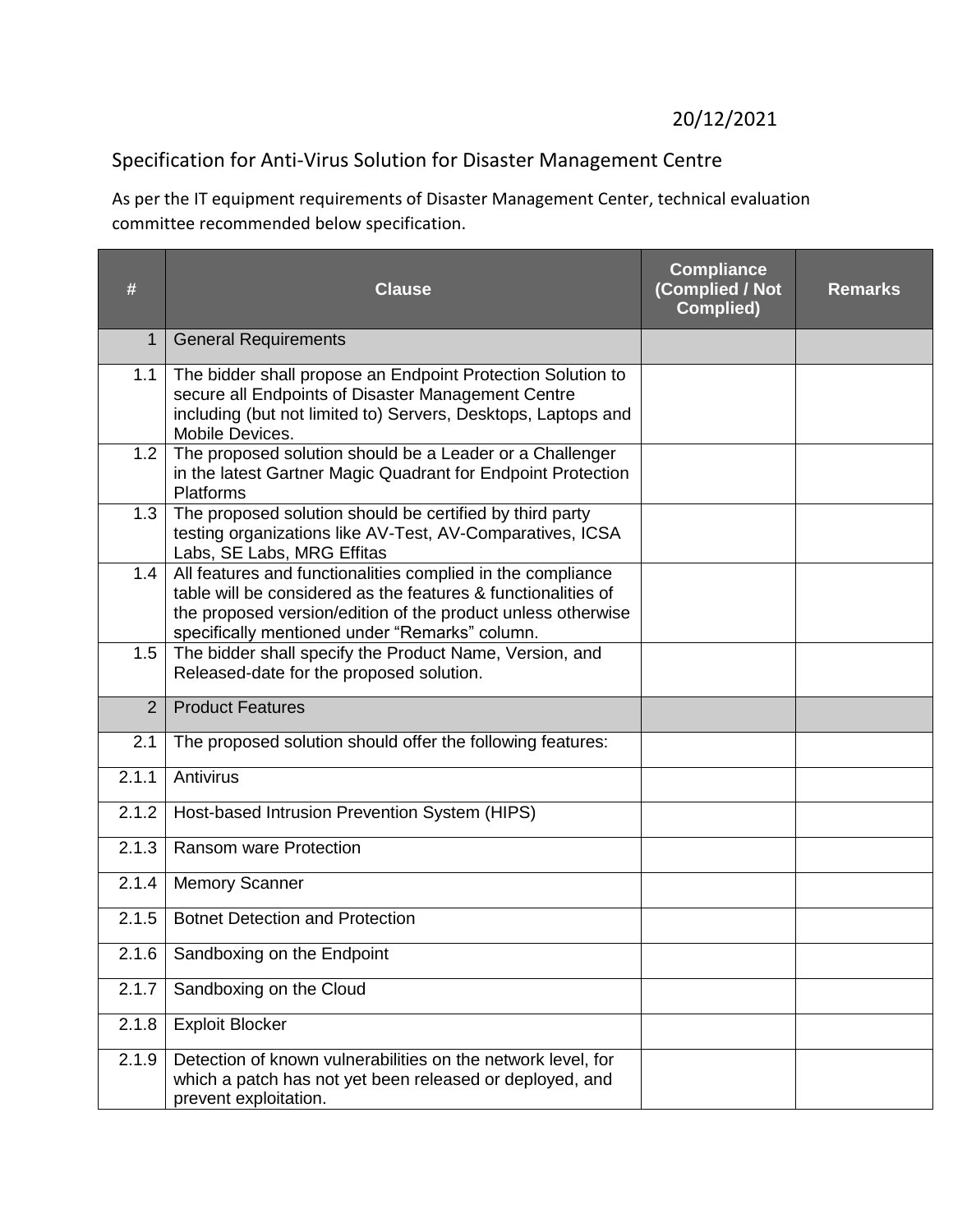| $\vert$ 2.1.10 $\vert$ AI / Machine Learning                         |  |
|----------------------------------------------------------------------|--|
| 2.1.11   Protection for Unified Extensible Firmware Interface (UEFI) |  |
| 2.1.12 Threat Intelligence                                           |  |

| 2.1.13 | Two-way Firewall with following features:                                                                                                                                       |  |
|--------|---------------------------------------------------------------------------------------------------------------------------------------------------------------------------------|--|
| a)     | Analyze the content of network traffic and protect from<br>network attacks. Any traffic which is considered harmful<br>should be blocked.                                       |  |
| b)     | Alert the user when the user connects to an unprotected<br>wireless network or a network with weak protection.                                                                  |  |
| C)     | Define a firewall profile and trusted zone for each network<br>adapter and to each connected network.                                                                           |  |
| d)     | View a list of IP addresses that have been detected as the<br>source of attacks and add to the blacklist to block<br>connections for a certain period of time.                  |  |
| e)     | Detect and block communication with malicious command<br>and control servers                                                                                                    |  |
| 2.1.14 | Intrusion Detection (IDS) Features:                                                                                                                                             |  |
| a)     | Protect against an attack that uses a rogue challenge during<br>authentication in order to obtain user credentials.                                                             |  |
| b)     | Detection of known evasion techniques used for opening<br>MSRPCS named pipes in SMB protocol.                                                                                   |  |
| C)     | Detect and block various CVEs (Common Vulnerabilities<br>and Exposures) in the remote procedure call system<br>developed for the Distributed Computing Environment<br>$(DCE)$ . |  |
| d)     | Detect and block various CVEs in the RDP protocol                                                                                                                               |  |
| e)     | Detection of ARP poisoning attacks triggered by man in the<br>middle attacks or detection of sniffing at network switch.                                                        |  |
| f)     | Detection of DNS poisoning - relieving a fake answer to a<br>DNS request (sent by an attacker) which can point the user<br>to fake and malicious websites.                      |  |
| g)     | TCP/UDP Port Scanning attack detection                                                                                                                                          |  |
| h)     | Ability to block unsafe addresses after attack detection                                                                                                                        |  |
| i)     | Display notifications for incoming attacks against security<br>holes                                                                                                            |  |
| 2.1.15 | <b>Packet Inspection Features:</b>                                                                                                                                              |  |
| a)     | Allow/Block incoming connections to admin shares in SMB<br>protocol                                                                                                             |  |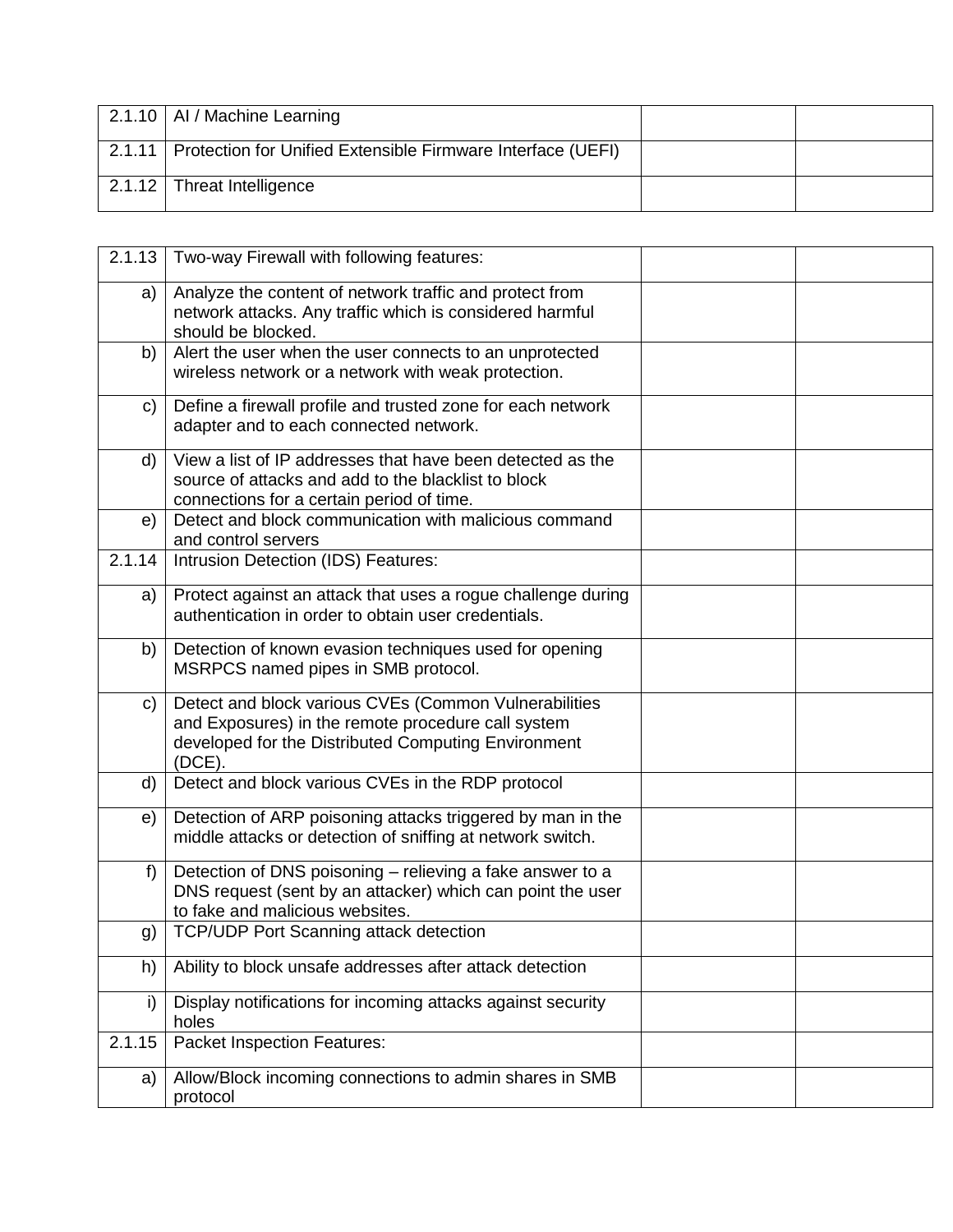| b)     | Deny SMB sessions without extended security                                                                                                                    |  |
|--------|----------------------------------------------------------------------------------------------------------------------------------------------------------------|--|
| C)     | Deny opening of executable files on a server outside the<br>Trusted zone in SMB protocol                                                                       |  |
| d)     | Deny NTLM authentication in SMB protocol for connecting a<br>server in/outside the Trusted zone                                                                |  |
| e)     | Check TCP connection status - see if all TCP packets<br>belong to an existing connection. If a packet does not exist<br>in a connection, it should be dropped. |  |
| f      | TCP protocol overload detection                                                                                                                                |  |
| g)     | ICMP protocol message checking                                                                                                                                 |  |
| h)     | Covert data in ICMP protocol detection                                                                                                                         |  |
| 2.1.16 | Device Control - Centrally manage and scheduling of device<br>permissions of users                                                                             |  |
| a)     | Control and Manage all the USB ports in client PCs                                                                                                             |  |
| b)     | Authenticate and verify USB storage devices                                                                                                                    |  |
| C)     | Allow or block by device ID                                                                                                                                    |  |
| d)     | Allow or block USB flash drives and external HDDs                                                                                                              |  |
| e)     | Allow or block Modems and Dongles.                                                                                                                             |  |
| f)     | Allow or block Firewire Storages                                                                                                                               |  |
| g)     | Allow or block CD/DVD                                                                                                                                          |  |
| h)     | Allow or block Bluetooth Devices                                                                                                                               |  |
| i)     | Allow or block Smart Card Readers                                                                                                                              |  |
| j)     | Automatic encryption and decryption of data on removable<br>media.                                                                                             |  |
| 2.1.17 | Web Control - shall support web filter with URL, category<br>based & centrally manage and scheduling of web access<br>permissions of users                     |  |
| a)     | URL based web control (allow/block)                                                                                                                            |  |
| b)     | Pre-defined category-based web control (allow/block)                                                                                                           |  |
| C)     | Scanning of all HTTP & HTTPS traffic for malicious content                                                                                                     |  |
| 2.1.18 | <b>Email Protection:</b>                                                                                                                                       |  |
| a)     | Provide control of email communications over POP3(S) and<br>IMAP(S) protocols using a plug-in for user's email client                                          |  |
| b)     | <b>Antispam Protection</b>                                                                                                                                     |  |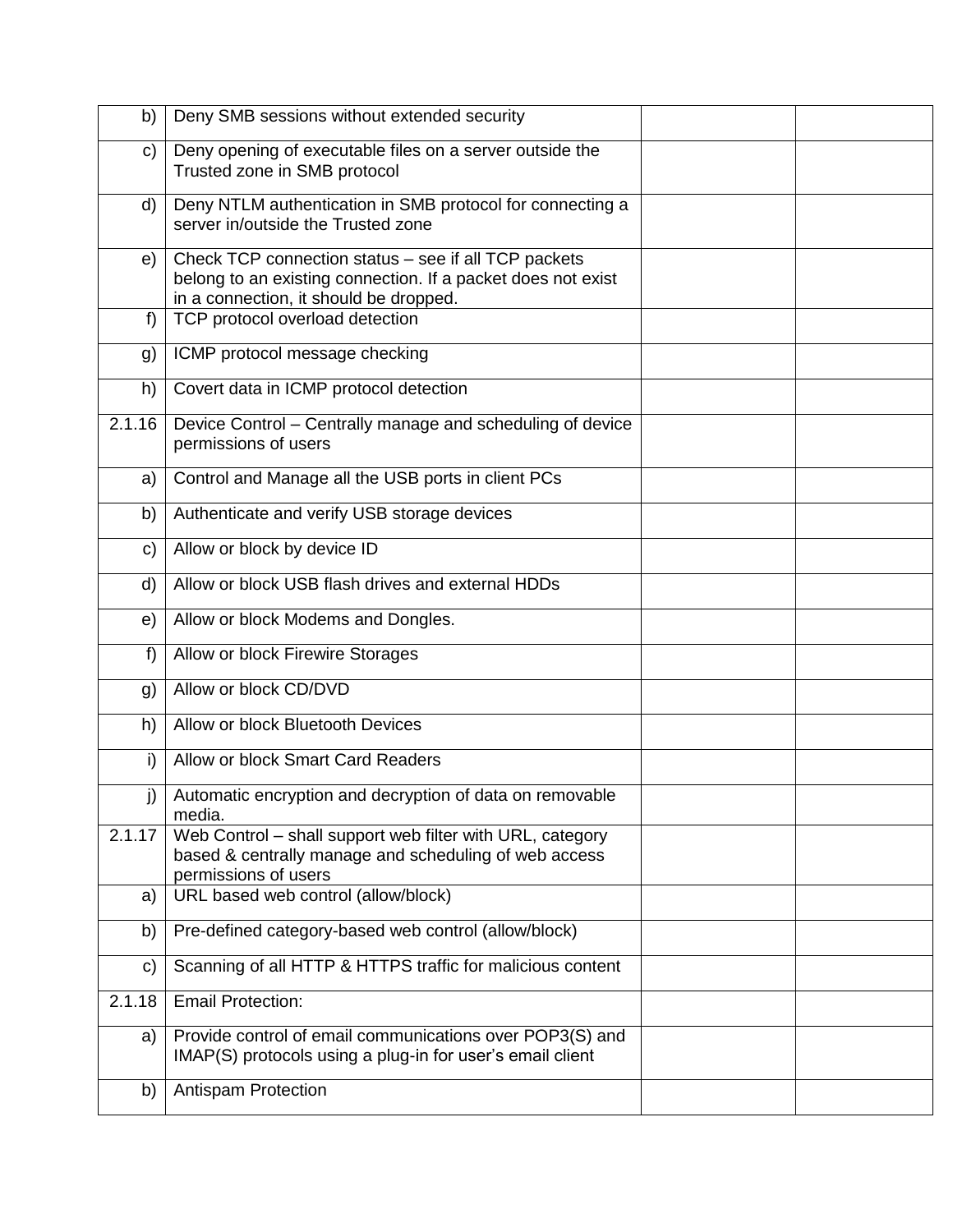| c)   Anti-phishing Protection |  |
|-------------------------------|--|
|                               |  |

| 2.1.19           | <b>Application Operation Management</b>                                                                                                                                                                                                                                                                                                   |  |
|------------------|-------------------------------------------------------------------------------------------------------------------------------------------------------------------------------------------------------------------------------------------------------------------------------------------------------------------------------------------|--|
| a)               | Control Potentially Unwanted Applications/Grayware which<br>could install additional unwanted software, change the<br>behavior of the digital device, or perform activities not<br>approved or expected by the user.                                                                                                                      |  |
| b)               | Control Potentially Unsafe Applications which are<br>commercial software that has the potential to be misused for<br>malicious purposes such as remote access tools, password-<br>cracking applications, and keyloggers.                                                                                                                  |  |
| C)               | Control Suspicious Applications include programs<br>compressed with packers or protectors.                                                                                                                                                                                                                                                |  |
| d)               | Anti-Stealth Feature providing the detection of dangerous<br>programs such as rootkits, which are able to hide<br>themselves from the operating system, and are difficult to<br>detect using ordinary testing techniques.                                                                                                                 |  |
| e)               | Enable advanced scanning via Microsoft Anti-malware Scan<br>Interface (AMSI)                                                                                                                                                                                                                                                              |  |
| f)               | Application modification detection (to avoid abusing rules<br>configured for some application by another application by<br>temporarily or permanently replacing the original<br>application's executable file with the other applications<br>executable file, or by maliciously modifying the original<br>application's executable file.) |  |
| g)               | Application protocol content filtering that works<br>automatically, regardless of the Internet browser or email<br>client used.                                                                                                                                                                                                           |  |
| 2.1.20           | <b>Full Disk Encryption</b>                                                                                                                                                                                                                                                                                                               |  |
| 2.2 <sub>2</sub> | Server Protection with all features mentioned under clauses<br>2.1.1 to 2.1.19                                                                                                                                                                                                                                                            |  |
| 2.3              | The main features of the product should be able to be fine-<br>tuned using multiple threshold levels rather than just<br>enabling/disabling.                                                                                                                                                                                              |  |
| 2.4              | The vendor should have their own AV Engine                                                                                                                                                                                                                                                                                                |  |
| 2.5              | The proposed solution should offer the following<br>functionalities:                                                                                                                                                                                                                                                                      |  |
| 2.5.1            | On-access scanning                                                                                                                                                                                                                                                                                                                        |  |
| 2.5.2            | Real-time scanning                                                                                                                                                                                                                                                                                                                        |  |
| 2.5.3            | On-demand scanning                                                                                                                                                                                                                                                                                                                        |  |
| 2.5.4            | Scheduled scanning                                                                                                                                                                                                                                                                                                                        |  |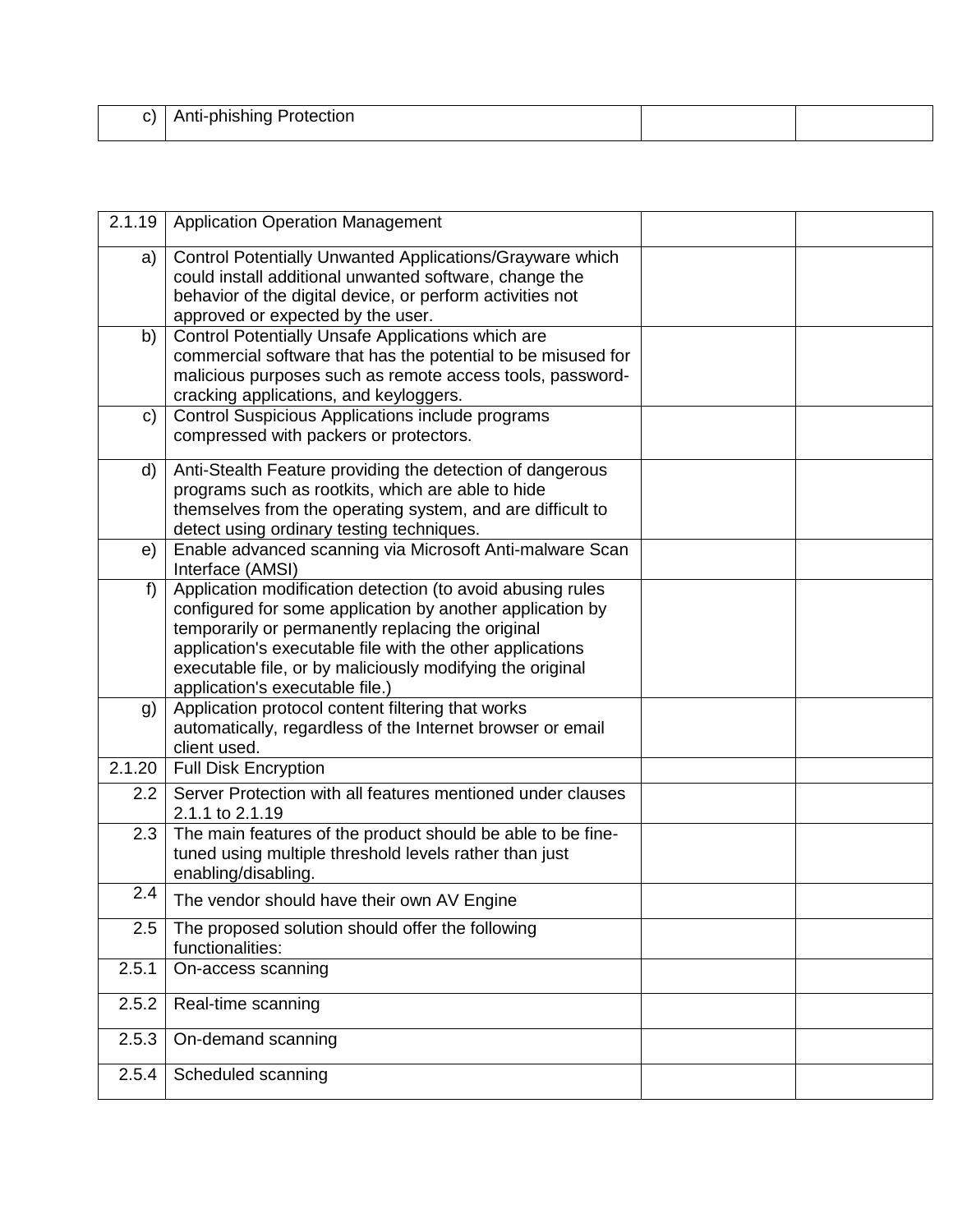| 2.5.5  | Scan compressed files                                                                                                                                                                                                   |  |
|--------|-------------------------------------------------------------------------------------------------------------------------------------------------------------------------------------------------------------------------|--|
| 2.5.6  | All files should be scanned for malicious code when they are<br>opened, created or run.                                                                                                                                 |  |
| 2.5.7  | Scan Microsoft Office Documents before they are opened.                                                                                                                                                                 |  |
| 2.5.8  | Must be able to prevent Institute systems from Zero-Day<br>exploits & attacks and not to rely on signature-based<br>detection and protection methods.                                                                   |  |
| 2.5.9  | The solution should be able to automate the endpoint<br>prevention by autonomously reprogramming and re-tuning<br>itself using threat intelligence gained from behavioral<br>analysis, reputation and machine learning. |  |
| 2.5.10 | Must provide an intuitive white & black listing capability that<br>is auditable and granular that can be applied to an endpoint,<br>group of endpoints or system-wide.                                                  |  |
| 2.5.11 | Must accommodate multi-site, centralized operations<br>architecture with efficient communication and update<br>mechanism.                                                                                               |  |
| 2.5.12 | Ability to load setup parameters using an .xml configuration<br>file, or to save the current setup parameters to a<br>configuration file                                                                                |  |
| 2.5.13 | Manual submission of quarantined files to cloud                                                                                                                                                                         |  |
| 2.5.14 | Automatic submission of quarantined files to cloud                                                                                                                                                                      |  |
| 3      | Performance                                                                                                                                                                                                             |  |
| 3.1    | The bidder must list the minimum hardware and software<br>requirements for its endpoint agent for PCs)                                                                                                                  |  |
| 3.2    | The bidder must describe the Network Load (with used MB<br>size, eg:MB/day)                                                                                                                                             |  |
| 3.3    | The bidder must describe the System Footprint (on PCs)                                                                                                                                                                  |  |
| 3.4    | The bidder must describe the System Footprint (on Servers)                                                                                                                                                              |  |
| 3.5    | The proposed solution should not rely on resource intensive<br>detection and protection methods that can adversely affect<br>the performance of endpoints                                                               |  |
| 3.6    | All capabilities of the proposed solution must be delivered<br>through a single endpoint agent that cannot consume more<br>than 15% of resources of the installed device at its peak.                                   |  |
| 3.7    | The false positive threat identification should be less than<br>0.1% of the installed endpoints at any given time                                                                                                       |  |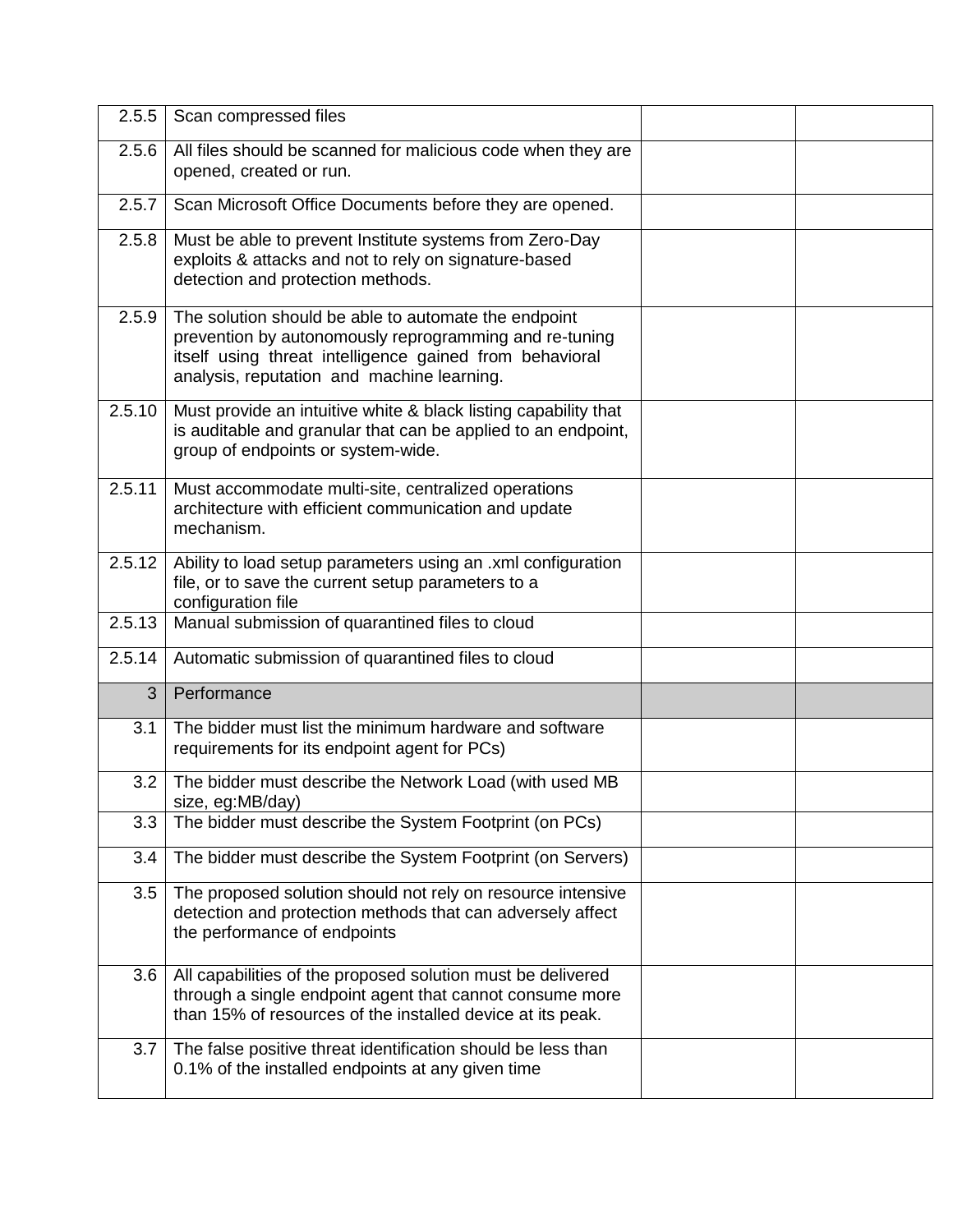| 3.8  | The proposed solution architecture should accommodate<br>efficient distribution of updates within the site as well as to<br>remote sites.                                                                                                                        |  |
|------|------------------------------------------------------------------------------------------------------------------------------------------------------------------------------------------------------------------------------------------------------------------|--|
| 4    | Management                                                                                                                                                                                                                                                       |  |
| 4.1  | The proposed solution must provide a consistent, functional,<br>and centralized administrative web interface that is intuitive<br>and easy to navigate.                                                                                                          |  |
| 4.2  | The proposed solution should facilitate both standalone on-<br>premise management as well as cloud-based management<br>options                                                                                                                                   |  |
| 4.3  | The proposed solution should not send any endpoint<br>information out of the organization's network, in an on-<br>premise deployment.                                                                                                                            |  |
| 4.4  | The administration console should be available to any<br>authorized IT staff on any device and any time.                                                                                                                                                         |  |
| 4.5  | The bidder shall specify supported browsers for the central<br>administrative console                                                                                                                                                                            |  |
| 4.6  | The proposed solution's web console should be capable of<br>filtering events to show only security related data that is<br>relevant and requires immediate attention.                                                                                            |  |
| 4.7  | The proposed solution should provide easy and intuitive<br>global search capability that provides intuitive drill-down<br>interface to assist in investigation of suspicious activities.                                                                         |  |
| 4.8  | Please specify the supported deployment methods and<br>operating systems for management console deployment.                                                                                                                                                      |  |
| 4.9  | Please specify the compatibility with free database software<br>like MS SQL Express, MySQL, MariaDB, Mongo DB, etc. for<br>management console deployment.                                                                                                        |  |
| 4.10 | Solution to inter-operate with Active Directory through ADFS<br>to provide access to system functions in addition to<br>console's own local security database.                                                                                                   |  |
| 4.11 | The bidder shall provide an online portal for License<br>Management                                                                                                                                                                                              |  |
| 4.12 | The proposed solution shall support Role-based Access<br>Control.                                                                                                                                                                                                |  |
| 4.13 | Access to the web console should be protected with multi-<br>factor authentication preferably from the same vendor.                                                                                                                                              |  |
| 4.14 | Only relevant information should be presented to the<br>authorized console user (i.e. security trimmed) based on the<br>user's role in the system. However, the console<br>administrator(s) should have ultimate access to the system<br>and all its components. |  |
| 4.15 | The detected threat information should be communicated to<br>the system administrators and designated IT staff in real-<br>time.                                                                                                                                 |  |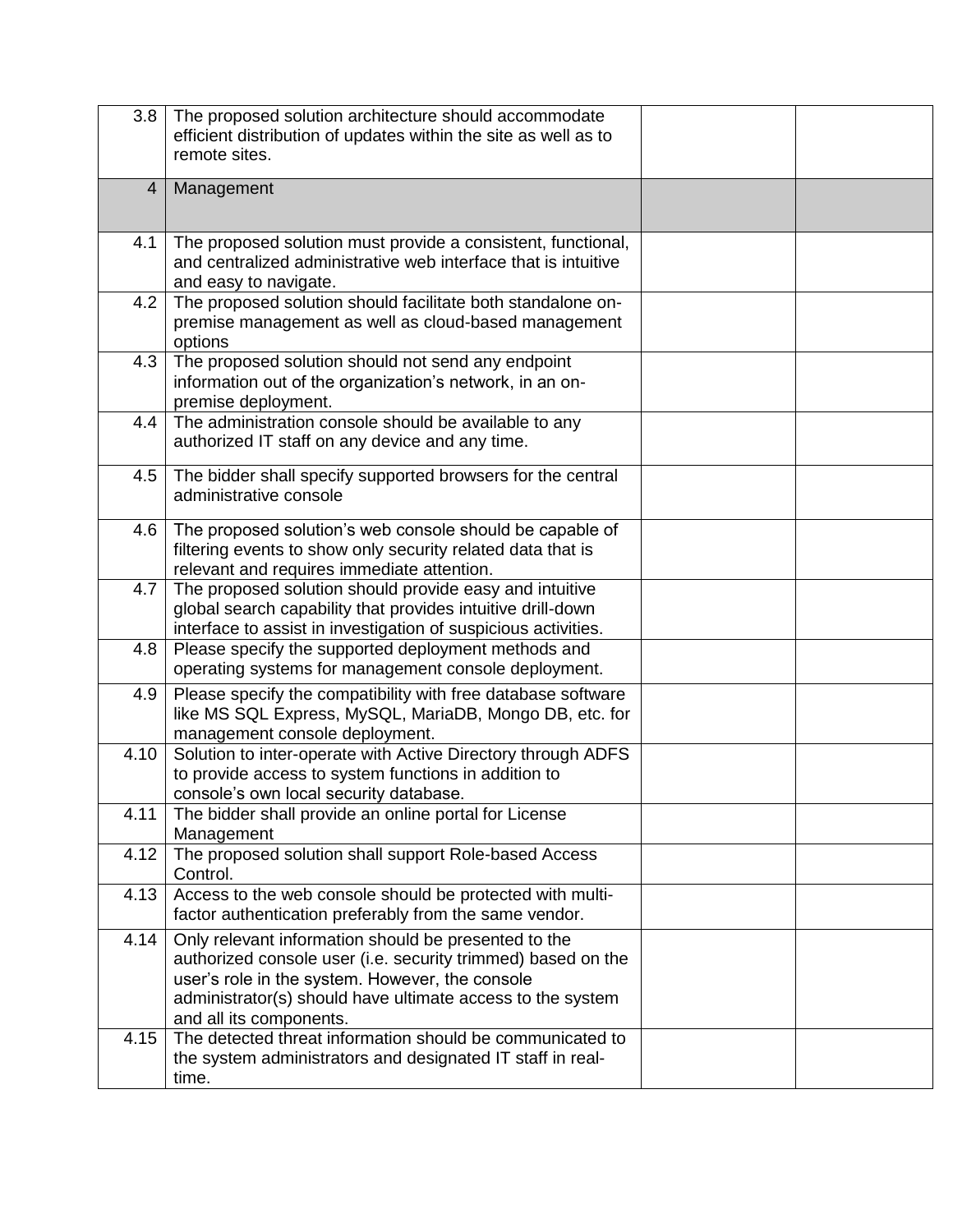| 4.16 | Real-time threat statistics should be displayed in graphic<br>and numerical forms.                                                                        |  |
|------|-----------------------------------------------------------------------------------------------------------------------------------------------------------|--|
| 4.17 | Provide integrated, remote workflow that removes or<br>reduces manual staff intervention.                                                                 |  |
| 4.18 | Prevent uninstall of endpoint protection agent by end-users<br>who have elevated (high privileged) access on those<br>systems.                            |  |
| 4.19 | Uninstall the endpoint agent from the installed systems<br>through the management console.                                                                |  |
| 4.20 | Investigate and mitigate the potentially infected endpoints<br>remotely.                                                                                  |  |
| 4.21 | Provide extensive, interactive reporting with drill-down<br>capability on captured incidents.                                                             |  |
| 4.22 | Provide extensive, full auditing capabilities for every step of<br>the system workflows.                                                                  |  |
| 4.23 | Provide flexible email notification capability to alert IT staff<br>about suspicious activities that may pose security threat to<br>the Institute assets. |  |
| 4.24 | <b>Pre-installed Policies</b>                                                                                                                             |  |
| 4.25 | Tools to remove existing EPP                                                                                                                              |  |
| 4.26 | <b>Active Directory Synchronization</b>                                                                                                                   |  |
| 4.27 | <b>LDAP Synchronization</b>                                                                                                                               |  |
| 5    | Reporting                                                                                                                                                 |  |
| 5.1  | The bidder shall describe Reporting Capabilities of the<br>proposed solution.                                                                             |  |
| a)   | Scheduled reports                                                                                                                                         |  |
| b)   | Report by type                                                                                                                                            |  |
| c)   | Pre-defined reports                                                                                                                                       |  |
| d)   | Editable reports filters                                                                                                                                  |  |
| e)   | Definable report time range                                                                                                                               |  |
| f)   | Editable friendly reports                                                                                                                                 |  |
| g)   | Downloadable reports (PDF, PS, CSV format)                                                                                                                |  |
| h)   | Send report by email                                                                                                                                      |  |
| 5.2  | The solution should provide both real-time and historical<br>reporting capability that is Intuitive and easy to use.                                      |  |
| 5.3  | The solution should provide holistic and historic reporting of<br>the protected endpoints (through real-time, ad-hoc and for a<br>specific time period).  |  |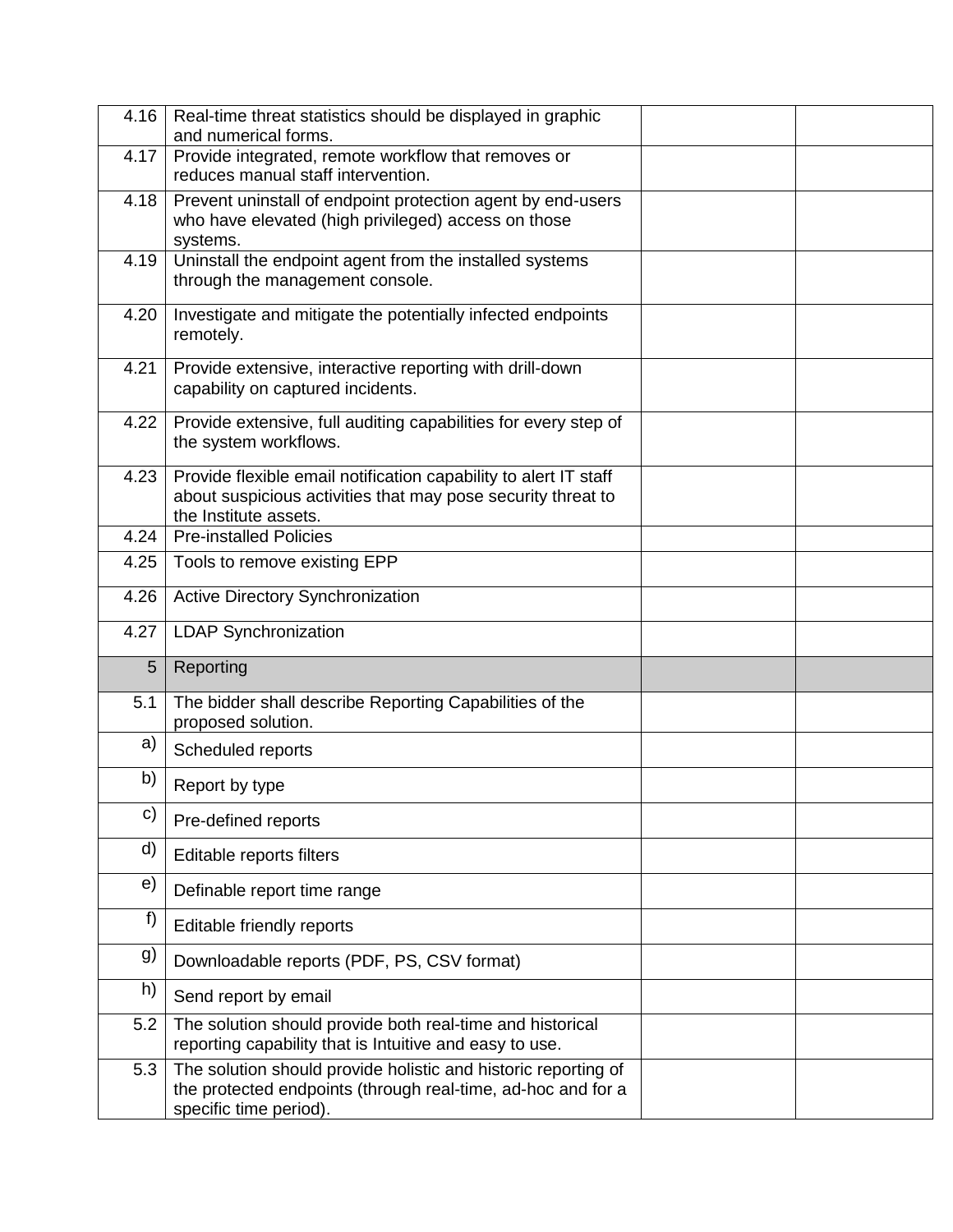| 5.4   | System should have an open reporting architecture that is<br>easy to share and export to other systems.                                                                                                 |  |
|-------|---------------------------------------------------------------------------------------------------------------------------------------------------------------------------------------------------------|--|
| 5.5   | The IT staff should be able to configure scheduled custom<br>reports in addition to standard reports provided by the<br>vendor.                                                                         |  |
| 5     | <b>Supported Operating Systems</b>                                                                                                                                                                      |  |
| 5.1   | The proposed solution should support the following<br>operating systems at a minimum:                                                                                                                   |  |
| 5.1.1 | Windows 10 (32-bit & 64-bit)                                                                                                                                                                            |  |
| 5.1.2 | Windows 8 (32-bit & 64-bit)                                                                                                                                                                             |  |
| 5.1.3 | Windows 7 (32-bit & 64-bit)                                                                                                                                                                             |  |
| 5.1.4 | Windows XP (32-bit & 64-bit)                                                                                                                                                                            |  |
| 5.1.5 | Windows Server 2008 & 2008 R2 (32-bit & 64-bit)                                                                                                                                                         |  |
| 5.1.6 | Windows Server 2012 & 2012 R2 (64-bit)                                                                                                                                                                  |  |
| 5.1.7 | Windows Server 2016 (64-bit)                                                                                                                                                                            |  |
| 5.1.8 | Windows Server 2019 (64-bit)                                                                                                                                                                            |  |
| 5.2   | Please elaborate support for following operating systems:                                                                                                                                               |  |
| 5.2.1 | <b>MacOS</b>                                                                                                                                                                                            |  |
| 5.2.2 | Debian-based Linux Desktops & Servers                                                                                                                                                                   |  |
| 5.2.3 | RedHat-based Linux Desktops & Servers                                                                                                                                                                   |  |
| 5.2.4 | Open Suse Linux Desktops & Servers                                                                                                                                                                      |  |
| 6     | <b>Other Requirements</b>                                                                                                                                                                               |  |
| 6.1   | Should be able to generate a Hardware Inventory (Chassis,<br>Device information, Display, Display adapter, Input device,<br>Mass storage, Network adapter, Printer, Processor, RAM<br>and Sound device) |  |
| 6.2   | Should be able to generate a Software Inventory                                                                                                                                                         |  |
| 6.3   | <b>Vulnerability Report and Patch Management</b>                                                                                                                                                        |  |
| 6.4   | Local updates mirror server                                                                                                                                                                             |  |
| 6.5   | <b>Updates Scheduler</b>                                                                                                                                                                                |  |
| 6.6   | <b>Update Rollback</b>                                                                                                                                                                                  |  |
| 6.7   | <b>Licensing Portal</b>                                                                                                                                                                                 |  |
| 6.8   | Licenses Manager                                                                                                                                                                                        |  |